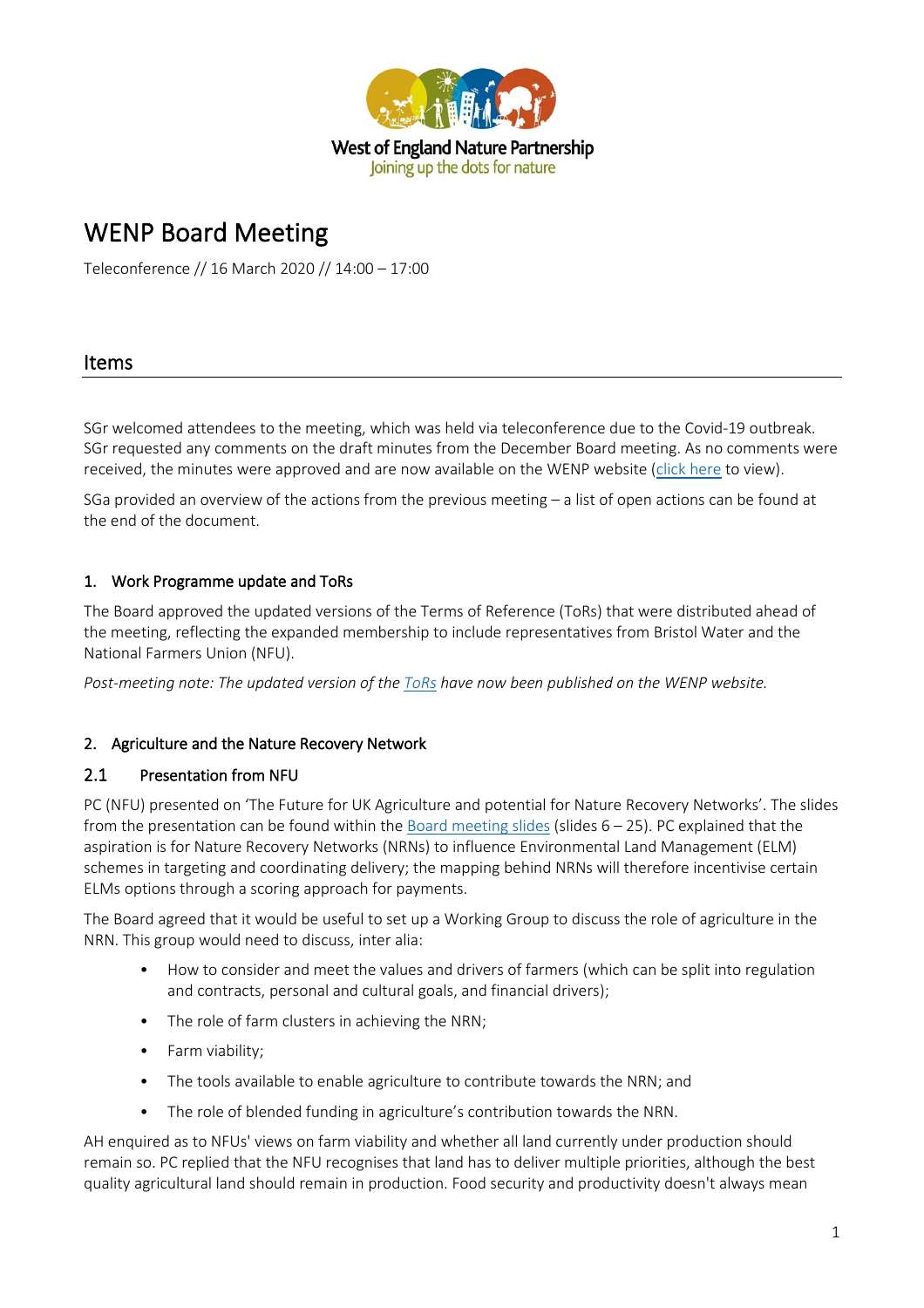

producing more food or using more land; it may mean doing things more effectively and delivering multiple benefits at the same time.

RC asked PC if there was any further information on ELM Scheme pilots, as there may be scope within the WoE to put forward new pilots based on, for example, hotspots in the NRN. PC replied that the majority of the schemes were in Devon, but that DEFRA may have more information. IB noted that he was supportive of taking lessons from other areas, as the WoE won't be at the forefront of ELM Schemes trials.

ActionMar20/01: SGa to coordinate the setting up of an Agriculture and Nature Recovery Network Working Group.

ActionMar20/02: PC to send SGa list of ELMs trials so that it can be circulated to Board Members.

## 3. PhD Proposal and Hope Spots

#### 3.1 Occupancy modelling PhD Proposal

SGa provided an overview of the updated proposal for a funded partnership PhD to utilise occupancy modelling to estimate robust distribution trends from opportunistic data, such as the ecological records held by BRERC, which now included justification for a PhD to achieve this work. The justification centred around the cost-effectiveness and added value that a PhD would provide compared to, for example, tendering the work to consultants. The details of this proposal and justification were outlined in a pre-meeting distribution paper sent to Board members.

MM suggested that the work should form part of the conversation on environmental data within the West of England. IB replied that the need to monitor species distribution and abundance had been recognised for years and that this was a cost-effective solution to the problem. LA agreed to input the proposal into WECA's conversations on environmental data, as it could fit within the interpretation and analysis end of environmental data and provide a means of monitoring the success of interventions. The proposal could be reviewed and an answer brought back to Board members rapidly.

ActionMar20/03: LA to feed PhD Proposal into WECA work on environmental data, and bring back to Board Members (before the next meeting of the Board)

ActionMar20/04: SGa to take PhD Proposal to future LA ecologist meeting

## 3.2 Hope Spots

SGa presented the Friends of the Earth (FoE) concept of ['Hope Spots'](https://experiments.friendsoftheearth.uk/blog/hot-spots-hope-spots-bringing-wildly-different-green-belt-life) to be Board, which aims to use a local mapping tool to identify spaces where land use could be transformed to create space for nature, engage communities and sequester carbon. It was explained that FoE had met with SGa and Avon Wildlife Trust to discuss Hope Spots, and that FoE would like to test the concept within the West of England given the mapping that has already been done in the region, which would require resources. An information paper on Hope Spots had been distributed to Board Members ahead of the meeting.

The Board agreed that this was not a priority piece of work for supporting financially at this point in time.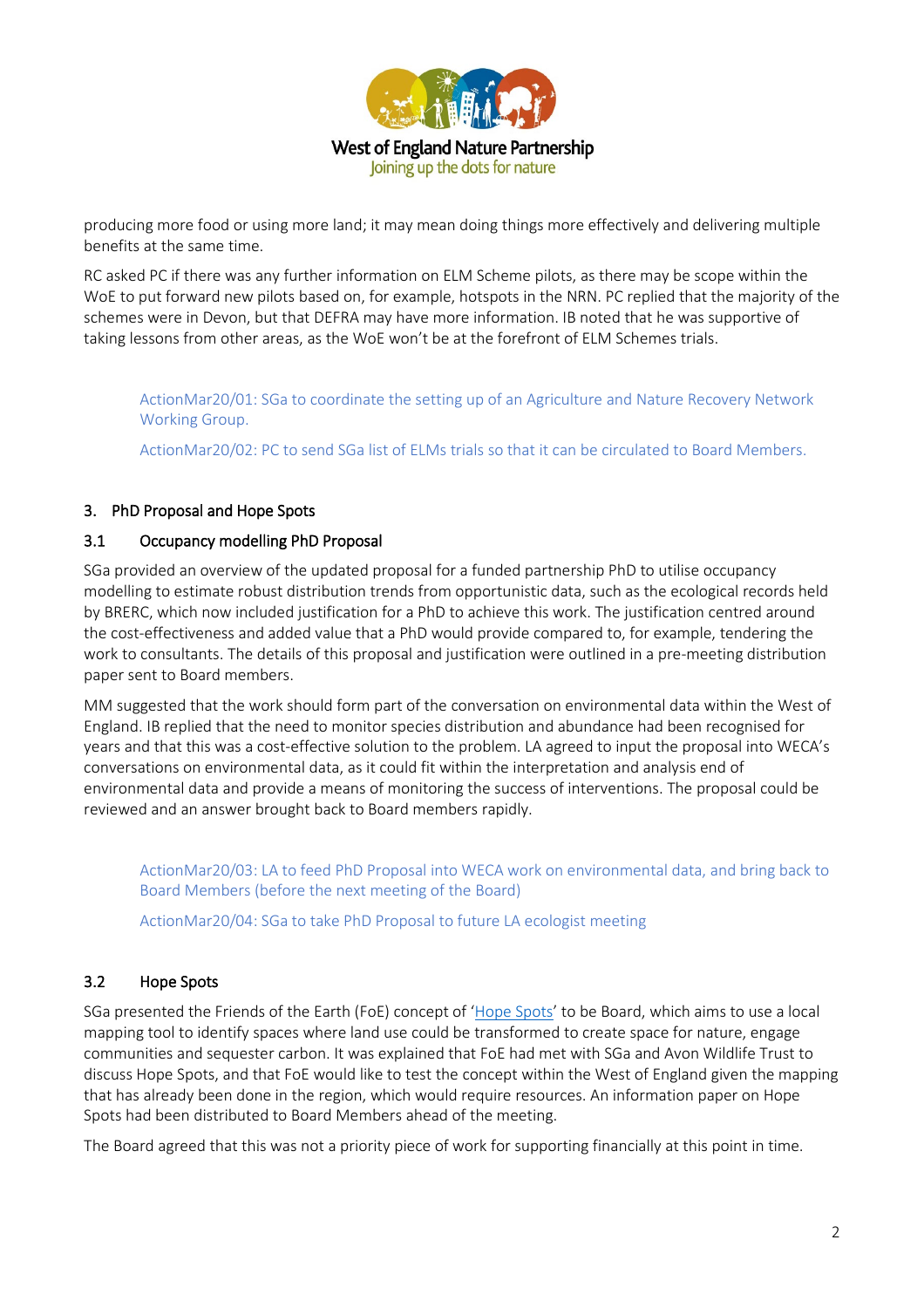

## 4. West of England Joint Green Infrastructure Strategy update

LA updated Board members on the West of England Joint Green Infrastructure Strategy (JGIS): the presentation can be found on slides 33-39 of the [Board meeting slides.](http://www.wenp.org.uk/wp-content/uploads/2020/03/WENP-Board-Slides-17_03_20.pdf)

It was explained that a final draft of the JGIS had been completed and that the sign off process was underway – the document will be sent to all WENP Board members after sign-off at the West of England Directors meeting on the 26<sup>th</sup> March, for endorsement by WENP. Discussions are ongoing to ensure that resources are in place for implementation of Strategy, including further discussion on joint working regarding the natural environment (e.g. partnerships, resource and shared environment data).

Additionally, a number of pilot studies and commissions related to the JGIS are ongoing, including the WoE Biodiversity Net Gain project; the WoE Natural Capital Account (led by the Environment Agency; and delivery of the Natural England National Framework GI Standards Pilot in the WoE.

LA noted that comments on the GI Action Plan would be most useful at this stage; a meeting of the Chairs of WENP, BACP and LEP is planned to discuss details of the Action Plan.

ActionMar20/05: LA to share Joint Green Infrastructure Strategy with WENP Board after approval at Board of Directors

## 5. Tree & Woodland Strategy

#### 5.1 Principles and proposed approach to Strategy

SGa updated Board Members on the work of the West of England Tree and Woodland (T&W) Strategy Working Group. At the second meeting of the WG in February:

- It was agreed that the draft Tree & Woodland principles would be commented on and finalised; and
- There was support for a Community Forest approach, as suggested by the Forest of Avon (FoA) Trust, to coordinate a Tree and Woodland Strategy.

The Working Group decided to request the FoA Trust to produce a brief of work for creating a Tree and Woodland Strategy for the West of England, in the form of an updated Forest of Avon Plan. SGa explained that the FoA Trust had since produced such a brief, which would be shared with Board Members postmeeting.

RK stated that the Woodland Trust were supportive of this approach, and that there was a possibility of involving the Woodland Trust and the Forestry Commission in funding the proposed approach. RK also noted the importance of ensuring the Strategy links in with the Nature Recovery Network and the GI Strategy (in which it is referenced).

It was agreed that, once comments had been received from the T&W Strategy Working Group, SGa would send around the updated draft WoE Principles for Trees and Woodland to Board Members for comment.

ActionMar20/06: SGa to send updated draft WoE Principles for Trees and Woodland to Board Members for comment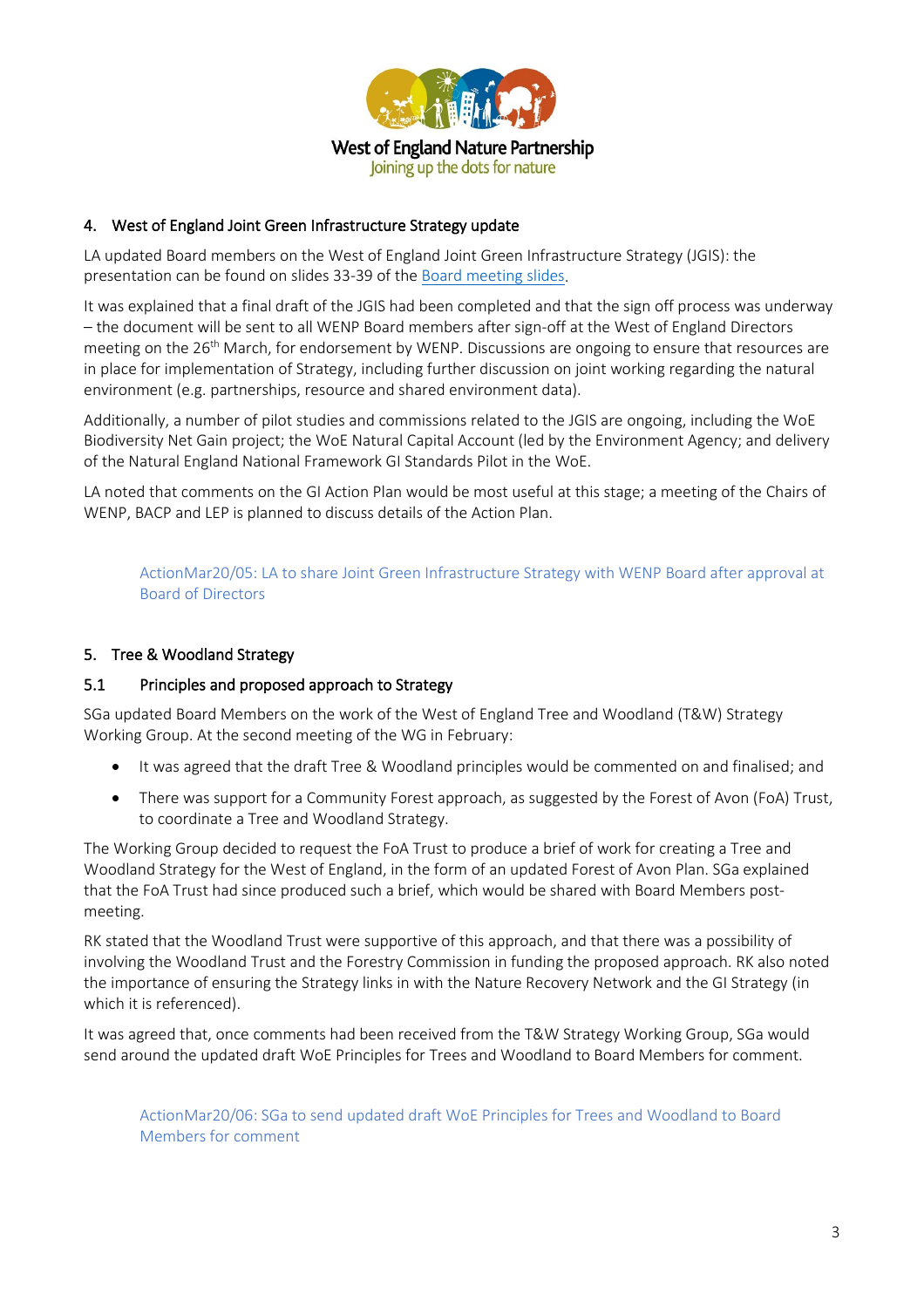

ActionMar20/07: SGa to send Forest of Avon Trust Community Forest proposal to WENP Board members

ActionMar20/08: SGa to follow up potential funding for proposed Forest of Avon Trust work with Woodland Trust and Forestry Commission

## 5.2 Delivery Mechanism

SGa outlined the proposed approach to a delivery mechanism, as outlined in the pre-meeting paper distributed to members – slide 44 of the [Board meeting slides](http://www.wenp.org.uk/wp-content/uploads/2020/03/WENP-Board-Slides-17_03_20.pdf) sets out the proposed approach in a diagrammatic format. SGa added that EnTrade, a platform for matching demand and supply via reverse auctions, had reached out to meet WECA regarding the use of the platform for tree and woodland delivery in the West of England. Board Members were requested to share their views on the proposed approach and the potential use of EnTrade.

PC explained that farmers had used EnTrade in nutrient trading, with farmers as the 'suppliers', and might be interested in using the platform for such an approach. PC added that there was a role for an area-based cooperative to bring demand for trees and woodland together, but that there was a need to combine this with an entrepreneurial approach from landowners.

RB noted that it would still be necessary to have groups of buyers and sellers, and to build relationships: EnTrade is a mechanism for enabling the matching of demand and supply, rather than being mutually exclusive with the idea of setting up a Community Interest Company (CIC) to act as a demand aggregator.

MM observed that FWAG SW might be a useful organisation to engage with as they have used reverse auctions through NatureBid. PC added that FWAG would be a good forum to present such a mechanism to landowners.

SGr concluded that there was enthusiasm among Board Members for exploring this work further, and that a next step should be to talk to FWAG about the use of reverse auctioning.

ActionMar20/09: SGa to explore use of reverse auctioning with the Farming and Wildlife Advisory Group (FWAG) South West

## 6. Nature and Health

SGa updated members on WENP's work on nature and health, led by the Nature and Health Strategy Group:

- The four Directors of Public Health (DsPH) in the West of England, plus the Director of Public Health in Wiltshire, have contributed £1,000 each (totalling £5,000) towards WENP's work on nature and health, and there is a carryover of around £2,600 from last year's funding from the Academic Health and Science Network (AHSN) for the work on Hyvr.
- Michéal Connors (Natural Academy) is coordinating a nature and health consortium bid on behalf of the WENP Nature and Health Strategy Group – an information paper on this was sent to the Board ahead of the meeting.
- It was originally planned to hold a Nature and Health conference in June, but this has been postponed indefinitely due to the impact of Covid-19.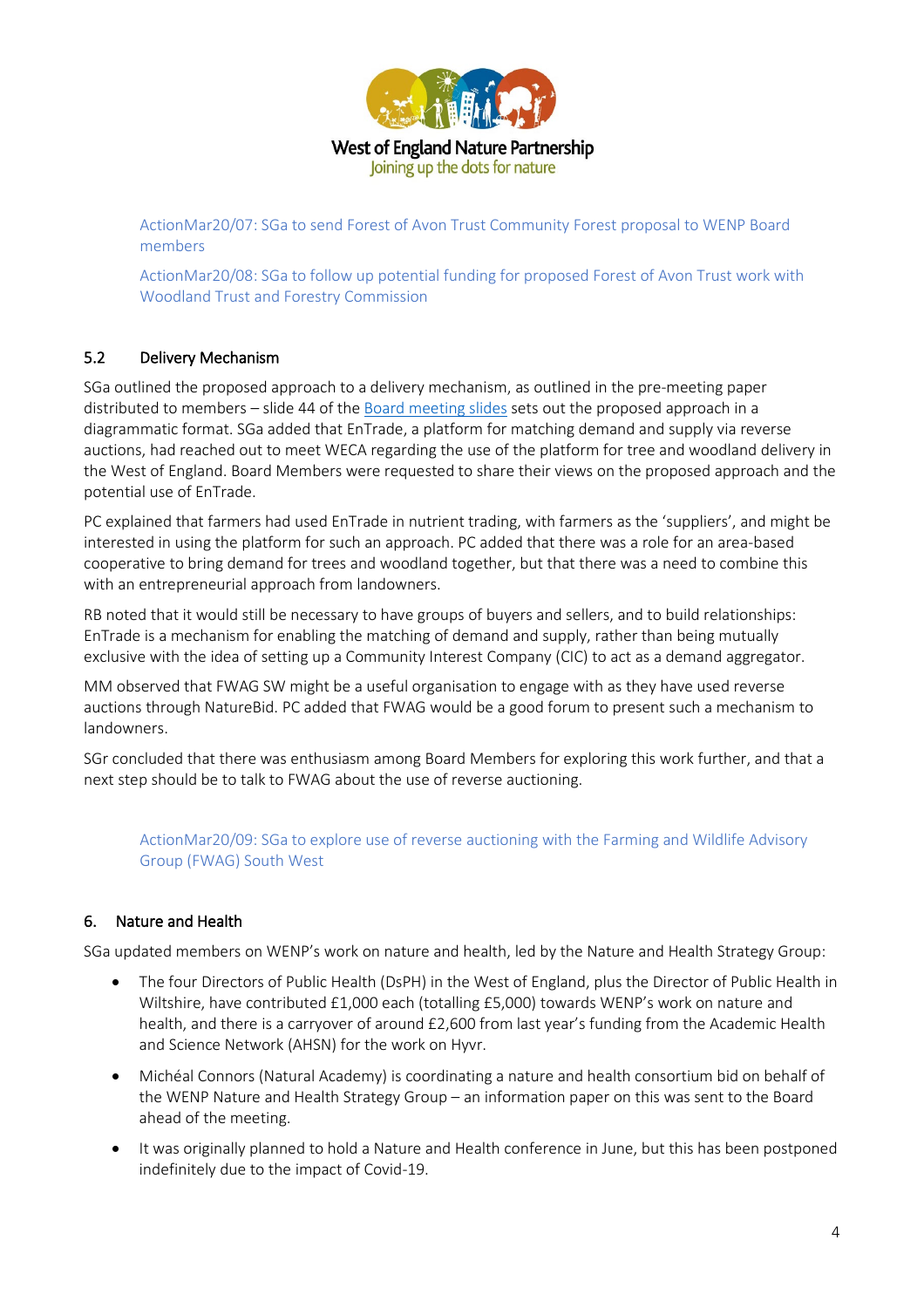

• The Practitioner Network has secured funding for the remainder of the year (through funding from the DsPH and the AHSN carryover, as set out above). The meeting in March will be held via teleconference, and a draft website for Practitioners has been developed.

## 7. Away Day and Conference

The WENP Away Day was originally planned to be held on 29<sup>th</sup> April at Yeo Valley Farm, but this has now been cancelled due to the Covid-19 outbreak.

The WENP conference was planned for September, but that will also need to be postponed due to the uncertainty in the evolution of the situation regarding Covid-19. It was agreed to monitor the situation and potentially look to hold the conference later on in the year if feasible.

## 8. Partner updates

RB proposed an update on the Somer Valley social prescribing project at the next meeting of the Board.

MM informed the meeting that Shelly Dewhurst had started as the manager of the Water [Space project](https://www.bathnes.gov.uk/services/environment/river-safety/rivers-canals/water-space-study) and suggested an update on this project at the next meeting.

## 9. Any Other Business

SGa explained that he was working to coordinate a joint letter from the relevant LNPs and Wildlife Trusts to the Chair of th[e Western Gateway](http://western-gateway.co.uk/) initiative, raising the importance of the natural environment in the area and inviting engagement; a draft version letter will be sent to WENP Board Members before being finalised.

SGa also informed members of the [BIFFA Award's Partnership Grants Scheme,](https://www.biffa-award.org/partnerships/) which is looking for online Expressions of Interest for funding between £250,000 and £750,000 for large-scale projects of regional or national significance in the themes Natural Environment or Built Environment. The Natural Environment theme aims to restore or improve the environment and the natural systems or habitats that support it; projects must be working to Biodiversity 2020, its successor, or a Local BAP target. RE opined that this was an opportunity worth looking at, although local government organisations were not able to access the funding.

The next meeting of the Board will be held on 24<sup>th</sup> June 2020 (likely via teleconference due to Covid-19).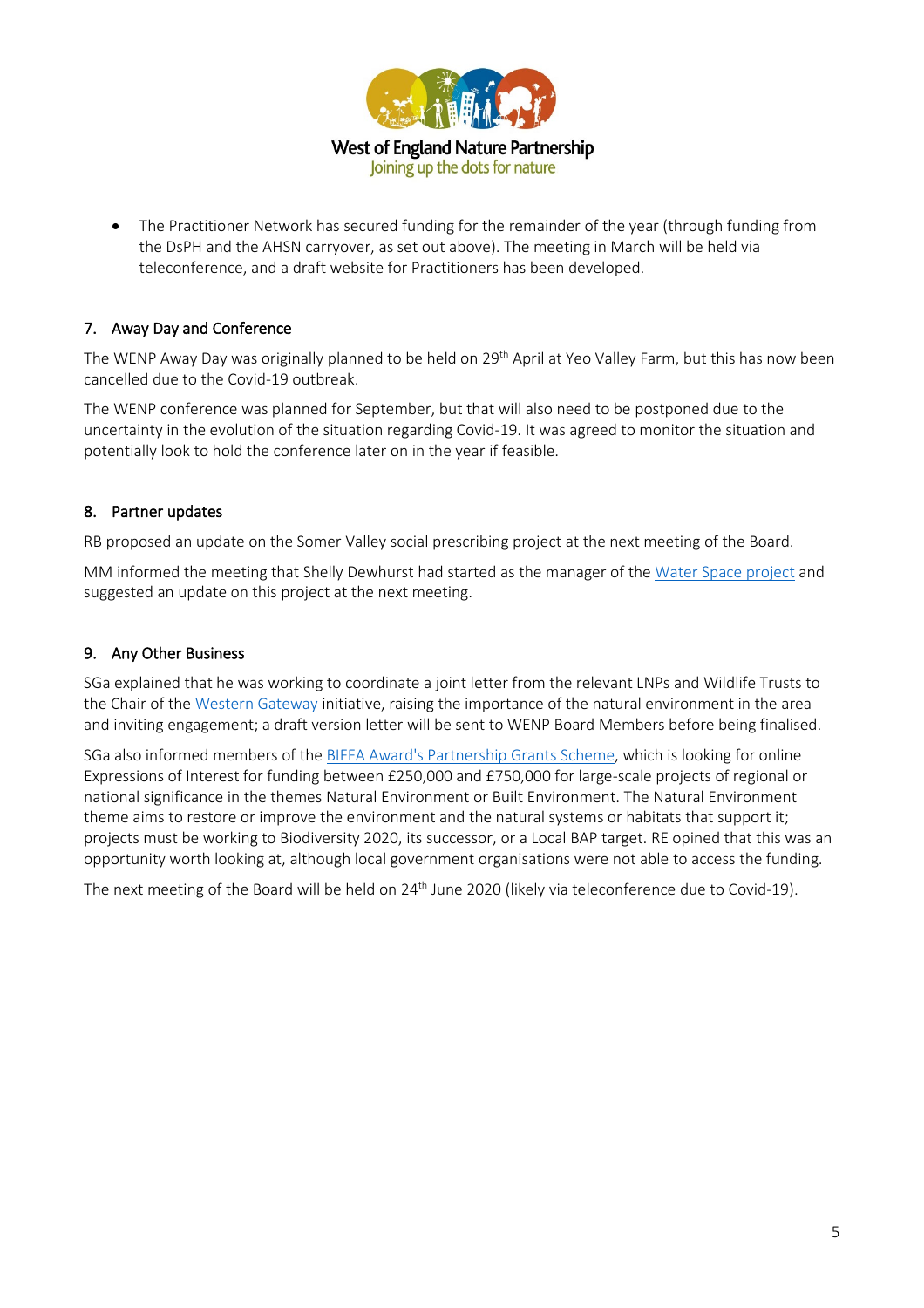

## Attendance

#### Attendees

| Selena Gray (Chair) – SGr | West of England Nature Partnership                                  |
|---------------------------|---------------------------------------------------------------------|
| $lan$ Barrett $-IB$       | Avon Wildlife Trust                                                 |
| Richard Cresswell – RC    | Bristol Avon Catchment Partnership                                  |
| Richard Ennion - RE       | <b>Bristol City Council</b>                                         |
| Mark Minkley - MM         | Bath & North East Somerset Council                                  |
| Andy Hicklin - AH         | <b>Environment Agency</b>                                           |
| Simon Stonehouse - SS     | Natural England                                                     |
| Savita Wilmott - SV       | Natural History Consortium                                          |
| Paul Cottington - PC      | National Farmers Union                                              |
| David Villis - DV         | South Gloucestershire Council                                       |
| Ruth Barden – RB          | Wessex Water                                                        |
| Laura Ambler - LA         | West of England Combined Authority / LEP                            |
| Ross Kennerley - RK       | Woodland Trust                                                      |
| Stuart Gardner - SGa      | West of England Nature Partnership                                  |
| Sarah Jackson – SJ        | West of England Joint Green Infrastructure Strategy Project Manager |

## Apologies

Natasha Clarke **Bristol Water** Bristol Water Russell Ashfield National Trust Tom Boden National Trust

Sally Hogg Sally Hogg Bristol City Council (representing Directors of Public Health) Marion Steiner **Bristol, North Somerset & South Gloucestershire CCG** Claire Newill **Natural England** John Flannigan North Somerset Council Brian Glasson South Gloucestershire Council (representing Heads of Planning)